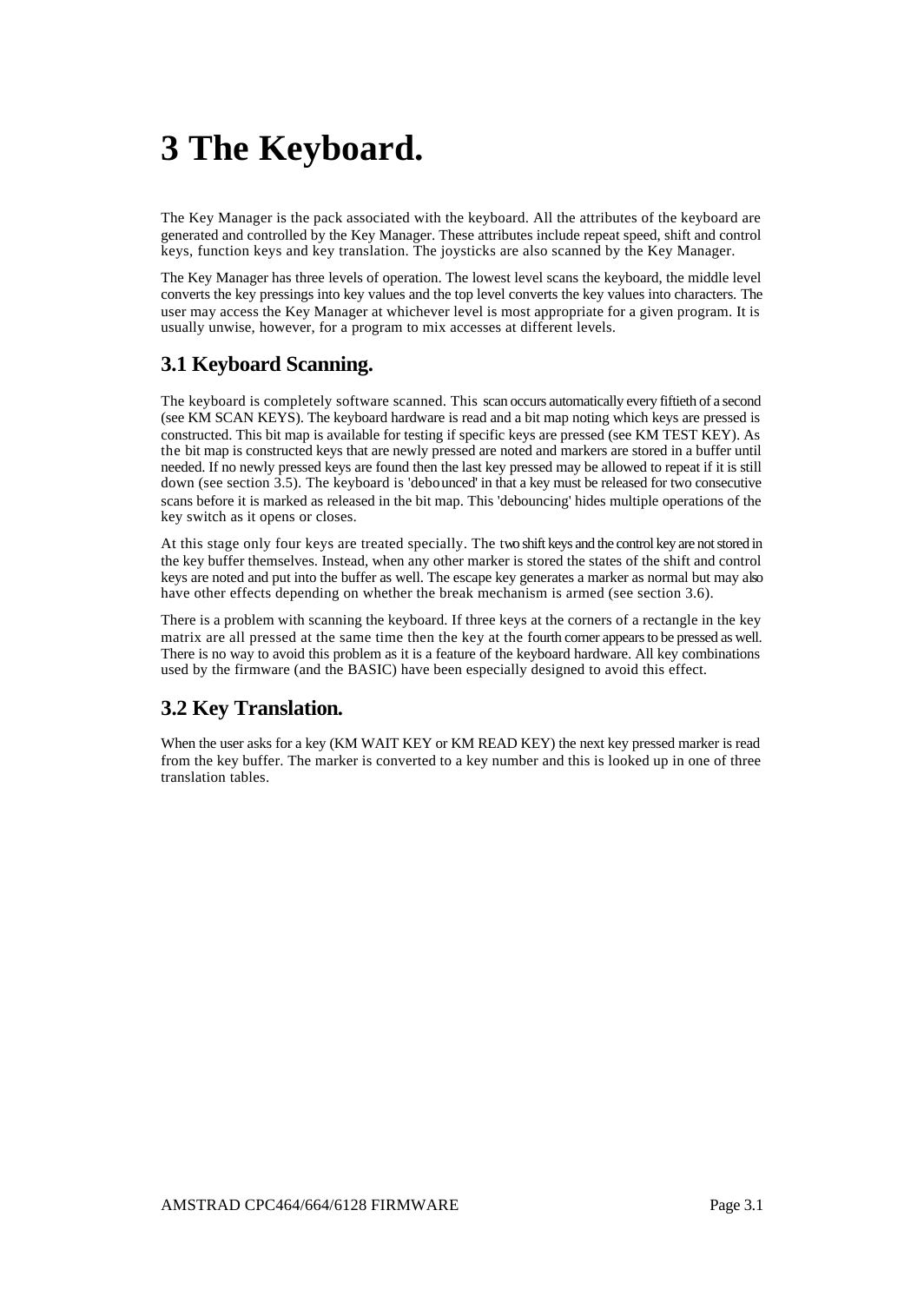Which table is used depends on whether the shift and control keys were pressed when the key was pressed. One table is used if the control key was pressed, another is used if either shift key was pressed but control was not, the third is used if neither shift nor control keys were pressed. The contents of these tables can be altered by the user as required (by calling KM SET CONTROL, KM SET SHIFT and KM SET TRANSLATE respectively).

The value extracted from the table may be a system token, an expansion token or a character. Expansion tokens and characters are used by the top level of the Key Manager (see 3.3 below) and are passed up from the middle level when they are found in a table. There are three system tokens, which are obeyed immediately they are found in a table. After obeying the token the next marker is read from the buffer and translated.

The default translation tables are described in Appendix II.

The immediately obeyed System tokens are:

**a. Ignore (#FF)**  The key pressed is to be ignored.

#### **b. Shift lock (#FE)**

The shift lock is to be toggled (turned on if it is currently off and turned off if it is on).

```
c. Caps lock (#FD)
```
The caps lock is to be toggled (turned on if it is off and off if it is on).

### **3.3 Characters from the Keyboard.**

When the user asks the top level for a character (KM WAIT CHAR or KM READ CHAR) a key is fetched from the middle level. If this is a character (#00..#7F or #A0.#FC) then it is passed to the user. If it is one of the 32 expansion tokens (# 80.. # 9F) then the string associated with the token is looked up. The characters in this string are passed to the user one at a time with each request for a character until the end of the string is reached.

There is only one character with a special meaning at this level. This is character #EF which is produced when pressing the escape key generates a break event (see section 3.6). It has no effects, it is merely a marker for the place in the buffer where a break event was generated. It is intended to be used to allow all characters before the break to be discarded. This character is not generated by the translation tables and thus cannot be changed by altering them.

A single 'put back' character is supported. When the user puts back a character this character will be returned by the next call to the top level of the Key Manager. This is intended for use by programs that need to test the next character to be read from the keyboard without losing it (when processing breaks perhaps).

In V1.1 firmware it is possible to call KM FLUSH to discard any unused or unwanted characters so that subsequent calls to KM READ CHAR or KM READ KEY will not return values from a previous input. The same effect can be achieved in V1.0 Firmware by repeatedly calling KM READ CHAR until it returns with carry false to indicate that there are no more characters available.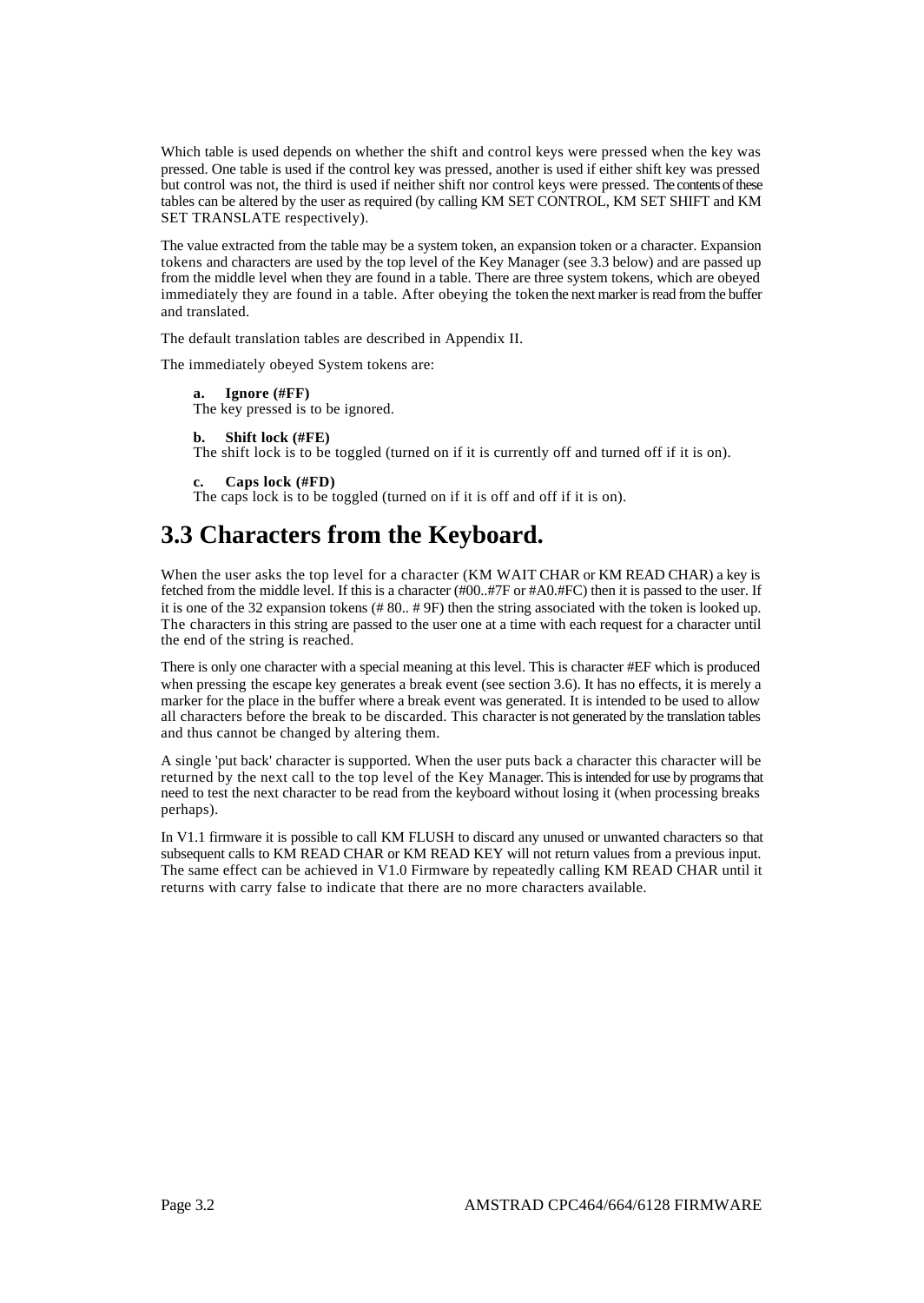### **3.4 Shift and Caps Lock.**

#### **a. Shift lock**

When shift lock is engaged then the keys pressed are translated as if a shift key is pressed.

The shift lock is toggled by a system token (see 3.2 above) which is normally generated by pressing CTRL and CAPS LOCK.

#### **b. Caps lock**

When caps lock is engaged then alphabetic characters read from the keyboard are converted to their upper case equivalents. This case conversion is applied before expansion tokens are expanded and so expansions are not capitalised.

The caps lock is toggled by a system token (see 3.2 above) which is normally generated by pressing CAPS LOCK (without control).

In V1.1 firmware it is possible to set the state of the locks as if the SHIFT or CAPS LOCK keys had been pressed by calling KM SET LOCKS.

### **3.5 Repeating keys.**

There is a table, which the user can alter as desired, that specifies which keys are allowed to repeat when held down (see KM SET REPEAT). The default setting for this table is described in Appendix 111. Briefly, the default is to allow all keys to repeat except the ESC, TAB, CAPS LOCK, SHIFT, ENTER and CTRL keys and the 12 keys in the numeric keypad (the function keys).

The speed at which keys repeat and the delay before the first repeat can be set by the user (see KM SET DELAY). The default speed produces up to 25 characters a second with a 0.6 second start up delay.

A key is allowed to repeat if the following conditions are satisfied:

- 1/ The appropriate time has passed since the key was first pressed or it last repeated.
- 2/ The key is still pressed.
- 3/ No other key has been pressed since the key was first pressed.
- 4/ The key is marked as allowed to repeat in the repeat table.
- 5/ There are no keys stored in the key buffer.

Condition 5 above means that the repeat speed and start up delay set the maximum speed at which a key is allowed to repeat. If a program is slow about removing keys from the buffer then the generation of keys will adjust itself to this. Thus it is impossible to get a large number of keys stored in the buffer simply by holding a key pressed.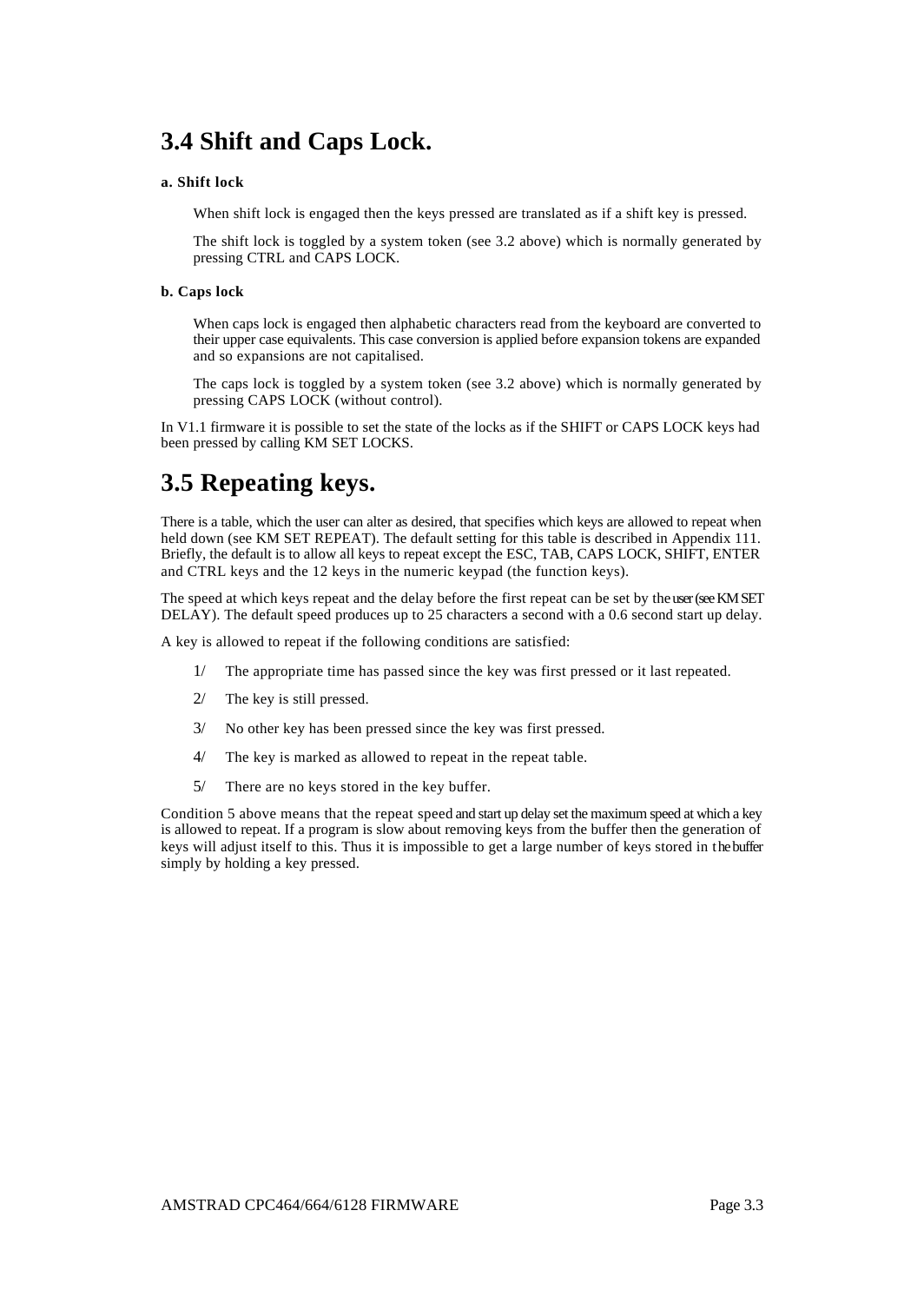# **3.6 Breaks.**

Breaks can occur when the keyboard scanner detects that the ESC key is pressed. When the escape key is found to be pressed the indirection KM TEST BREAK is called to deal with the break. The default setting for this routine tests whether the SHIFT, CTRL and ESC keys and no others are pressed. If so then the system is reset (by executing an RST 0), otherwise the break mechanism is invoked.

If the break mechanism is disarmed then no action is taken other than the normal insertion of the marker for the escape key into the key buffer. If the break mechanism is armed then two additional operations take place. Firstly, a special marker is placed into the key buffer that will generate character #EF when it is found (irrespective of the translation tables). This is intended to be used to allow the characters which were in the buffer before the break occurred to be discarded. Secondly, the synchronous break event is 'kicked'.

The break mechanism can be armed or disarmed at any time (by calling KM ARM BREAK or KM DISARM BREAK). The default state is disarmed. When a break is detected the mechanism is disarmed automatically which prevents multiple breaks from occurring.

The method BASIC uses to handle breaks should serve as a model for other programs. BASIC's actions are as follows:

> The break mechanism is armed. After each BASIC instruction the synchronous event queue is polled and if a break event is found (because it has been kicked as explained above) the break event routine is run.

> The break event routine stops sound generation (SOUND HOLD) and then it discards all characters typed before the break occurred by reading characters from the keyboard (KM READ CHAR) until either the buffer is empty or the break event marker (character #EF) is found. BASIC then turns the cursor on (TXT CUR ON) and waits for the next character to be typed (KM WAIT CHAR).

> If the next character is the escape token (character #FC - the default value generated by the ESC key) then a flag is set to make BASIC abandon execution (or run the user's ON BREAK GOSUB subroutine) and the break event routine returns.

> If the next character is any character other than escape then the break will be ignored. If it is any character other than space then this is 'put back' (KM CHAR RETURN). Before the event routine returns the cursor is turned off (TXT CUR OFF), sound generation is restarted (SOUND CONTINUE) and the break mechanism is rearmed. BASIC then continues as if nothing had happened.

When reading or writing from the cassette the ESC key is handled in a different manner which is described in section 8.12.